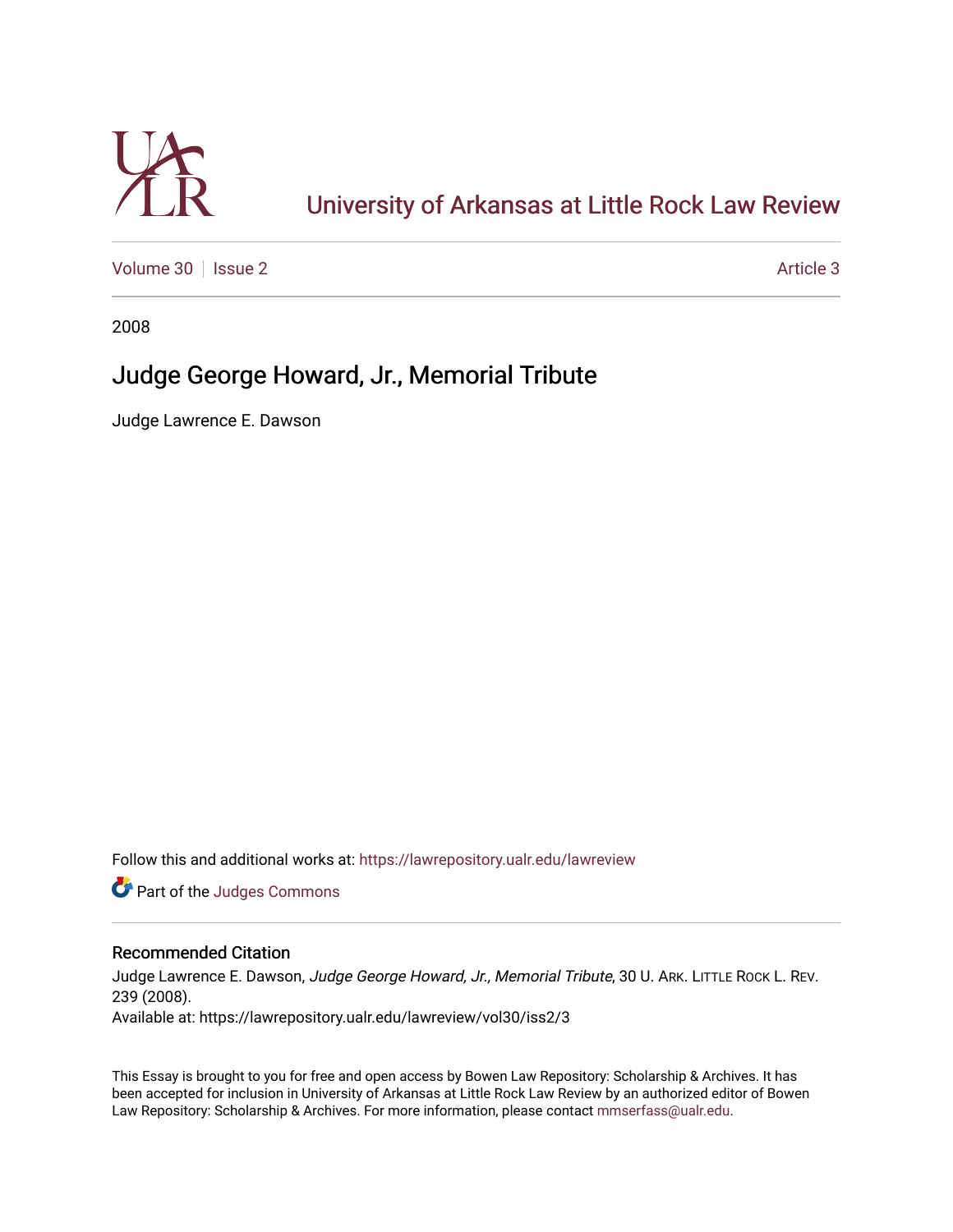### Judge George Howard, Jr., Memorial Tribute

### Cover Page Footnote

The Honorable George Howard, Jr., passed away on April 21, 2007, at the age of eighty-two. He was a man of many firsts, and the University of Arkansas at Little Rock Bowen School of Law is proud to have an endowed professorship in his name and honor. What follows is one of the essays from a collection of tributes to the late Judge Howard, written by some of his strongest friends, colleagues, and admirers. Given the impact of Judge Howard's civil rights work in the state of Arkansas, it is altogether fitting that this tribute to his legacy is included in this Law Review issue that also commemorates the 50th Anniversay of the integration of Central High School as well as other continuing legal efforts in civil rights.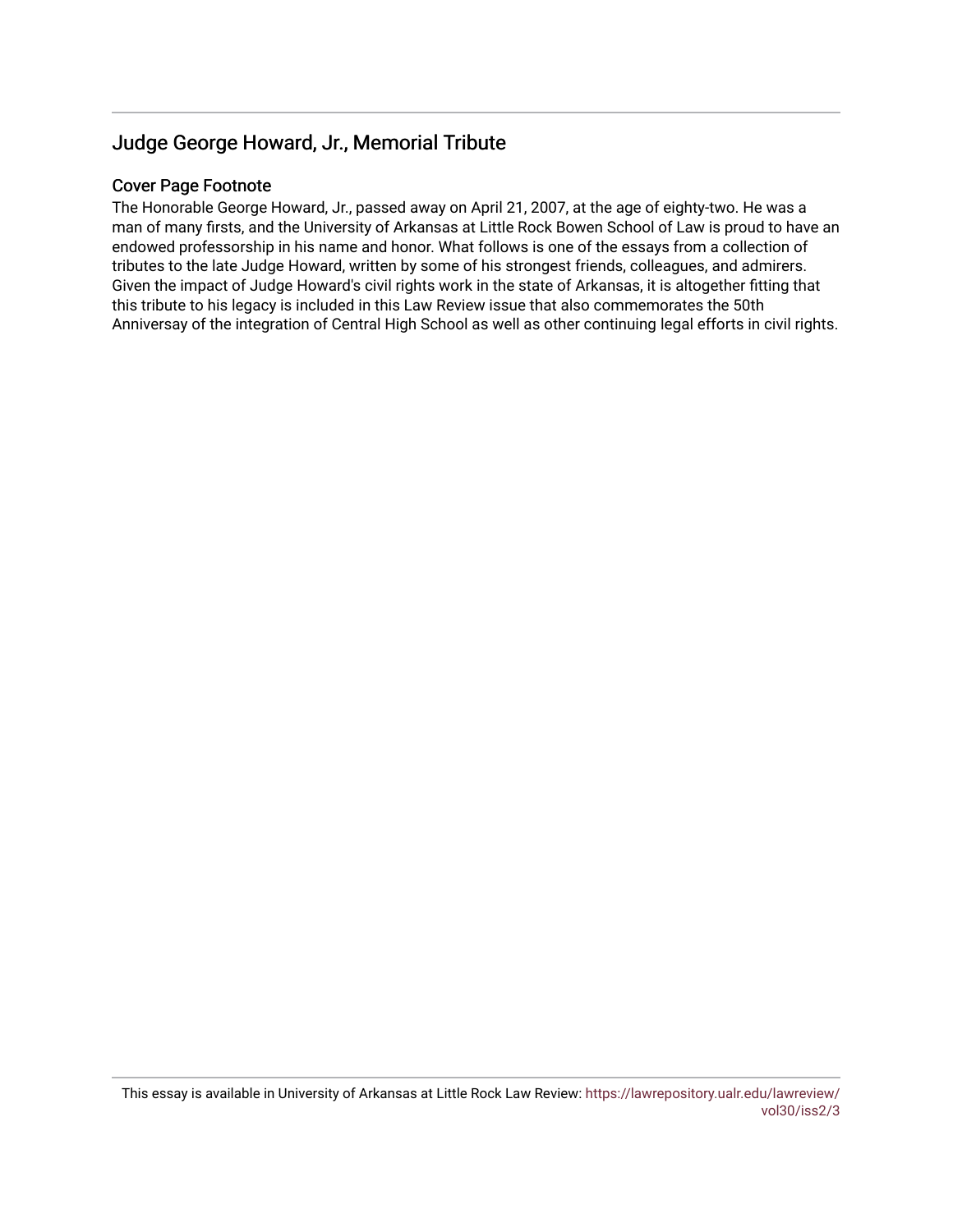#### JUDGE GEORGE HOWARD, JR., MEMORIAL TRIBUTE

#### *Judge Lawrence E. Dawson\**

At 12:23 a.m., on Saturday morning, April 21, 2007, this state and nation lost one of its greatest jurists, citizens, family men, and Christians. This was the time when Judge George Howard, Jr., departed this life for the next at Jefferson Regional Medical Center, Pine Bluff, Arkansas.

I was extremely fortunate in being among the very first to observe up close the character and great legal ability of young George Howard, Jr., after he graduated from the University of Arkansas Law School at Fayetteville and opened a law practice in Pine Bluff, Arkansas, in the fall of 1954. During the election of 1954, I had been elected to the office of Municipal Judge of Pine Bluff and took office on January 1, 1955. Within a week or two after I assumed the office of Municipal Judge, I had occasion to have George Howard, Jr., appearing in that court, representing his clients. I distinctly recall being so impressed with this young lawyer, whom I did not know, that it prompted me to make inquiries about him. The information that I received was that he was a young man of strong character and with a deep spiritual commitment. Also, this county and state would be the ultimate benefit of his practicing law in our midst.

In a press release issued shortly after the death of Judge Howard, Chris Mercer of Little Rock, a fellow law student who grew up in Pine Bluff at the same time as Howard, stated: "George had a temperament that would endear himself to people. He wasn't easily provoked."

From my personal observation of Judge Howard from the time I first knew him in early 1955 up until his death, I can personally confirm the accuracy of Mr. Mercer's observation of his friend. I had occasion to observe Judge Howard during the four years that I served as Municipal Judge of Pine Bluff and, beginning in 1959 until he was appointed as a federal district court judge, I had occasion to observe him in many cases in the chancery court of the 1 th Judicial District. As is true of all of our good attorneys, he always came well prepared and knew exactly where he was going and what he wanted to ultimately achieve. Even though I've never been briefed on this, I have always suspected that he was such a good practitioner of the law that he was able to advise clients early on as to whether they had a case that

<sup>\*</sup> Judge Dawson has served as a judge for over fifty years. He served thirty-four years as Chancery Judge of the Eleventh Circuit, Second Division, of the State of Arkansas and four years as Chancery Judge at large for the entire state. He is the author, most recently, of 50 YEARS **AS A JUDGE AND COUNTING** (2007).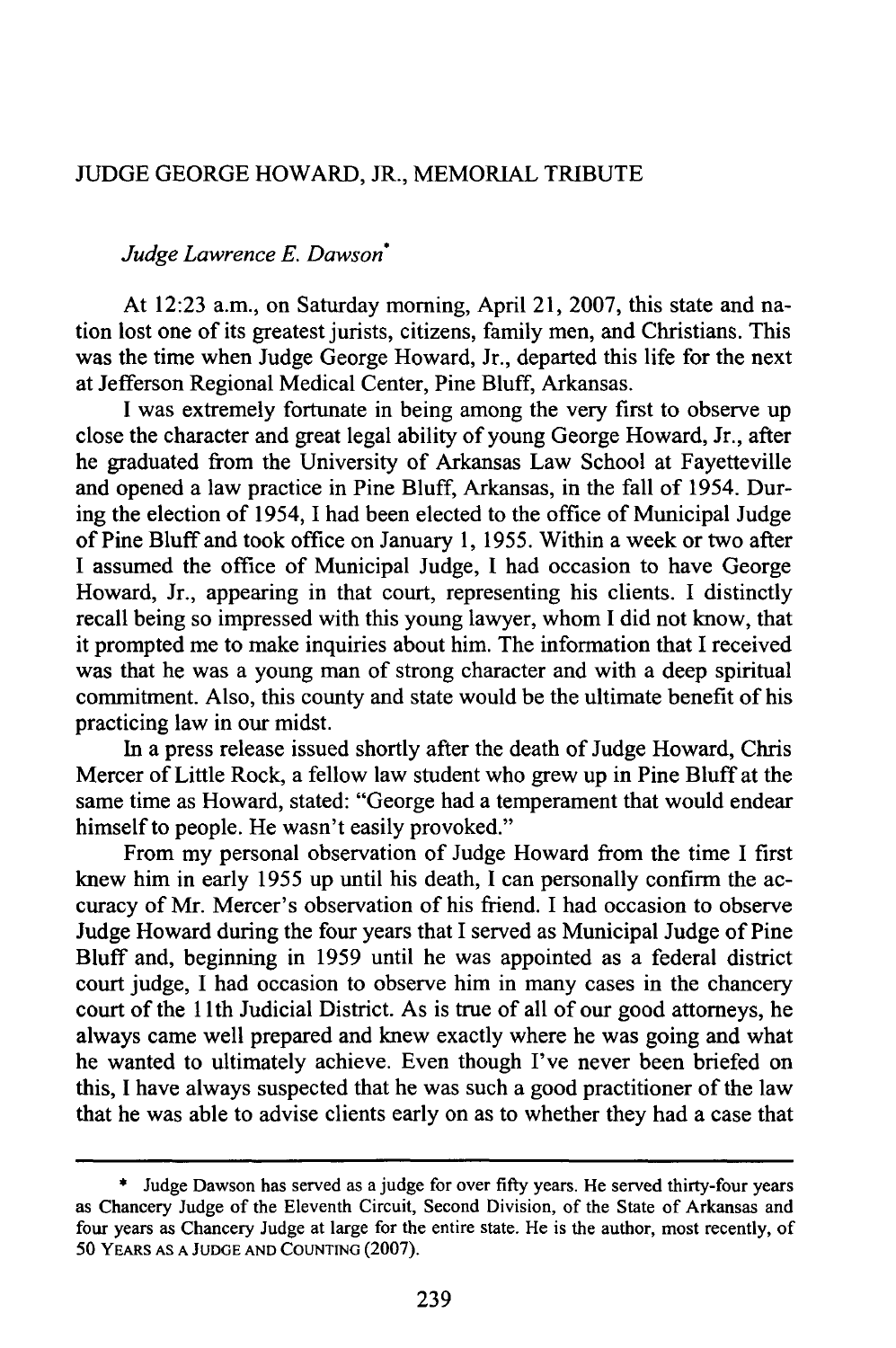was winnable in court. The reason I make this observation is because he lost very few cases that were tried in my court, and I was, of course, deciding all cases strictly on the law and the facts of each case.

In October 1980, George Wells, writer for the *Arkansas Gazette,* wrote, "The phrase, 'The first black,' ought to be part of his name." This statement may be a good example of a reporter's overstatement of a matter. However, it is true that Judge Howard will be remembered, among other things, for being the first black in several categories. Even though he was not the first black to graduate from the University of Arkansas Law School, he was the first black to hold a student office at the University of Arkansas after his dormitory elected him president of Lloyd Hall in 1952. He was also the first black in the state to hold a position on the state's Claim Commission, the Supreme Court, and the Court of Appeals. He also was the first black in the state to become a federal judge.

The thing that appealed to me the very most about Judge Howard, other than his strong character and commitment to family and his faith, was the fact that he was able to put aside his past life when he became a judge, which would have included growing up during the dark days of segregation when blacks were not permitted to enter theaters except through separate doors into the balcony, were not permitted to eat at restaurants and, at best, had to take food from the kitchen through the back door.

In addition to that, as a practicing attorney, Judge Howard represented many blacks trying to desegregate schools in **El** Dorado, Fort Smith, West Memphis, and other school districts. Notwithstanding his past life of being discriminated against and his past practice of representing the NAACP and other organizations seeking to integrate our society, in his comments from the bench and conversations in his chambers, Judge Howard made it clear that he regarded his job as an honor and a serious duty to his country.

This unwavering philosophy was reflected in a comment he made shortly after his 1980 appointment to the Eastern District of Arkansas by President Jimmy Carter when he stated: "I walked in [as a judge of the district court] not as a black judge for black people but as a judge for all the people." His record during the years he served as a United States district court judge completely bore out the accuracy of the above statement in that litigants of all races and backgrounds found their way into Judge Howard's busy courtroom, where he presided with the same patient, methodical demeanor over everything from routine drug cases to high profile white collar criminal cases to complex civil litigation that often stretched on for weeks at a time.

Among the attributes of character that any judge should possess is courage. Judge Howard manifested courage on many occasions and in many instances when his decision on a particular issue or in a particular case was not a popular one. Early in his career as a federal judge, he captured headlines by ordering then Pulaski County Sheriff Tommy Robinson to prison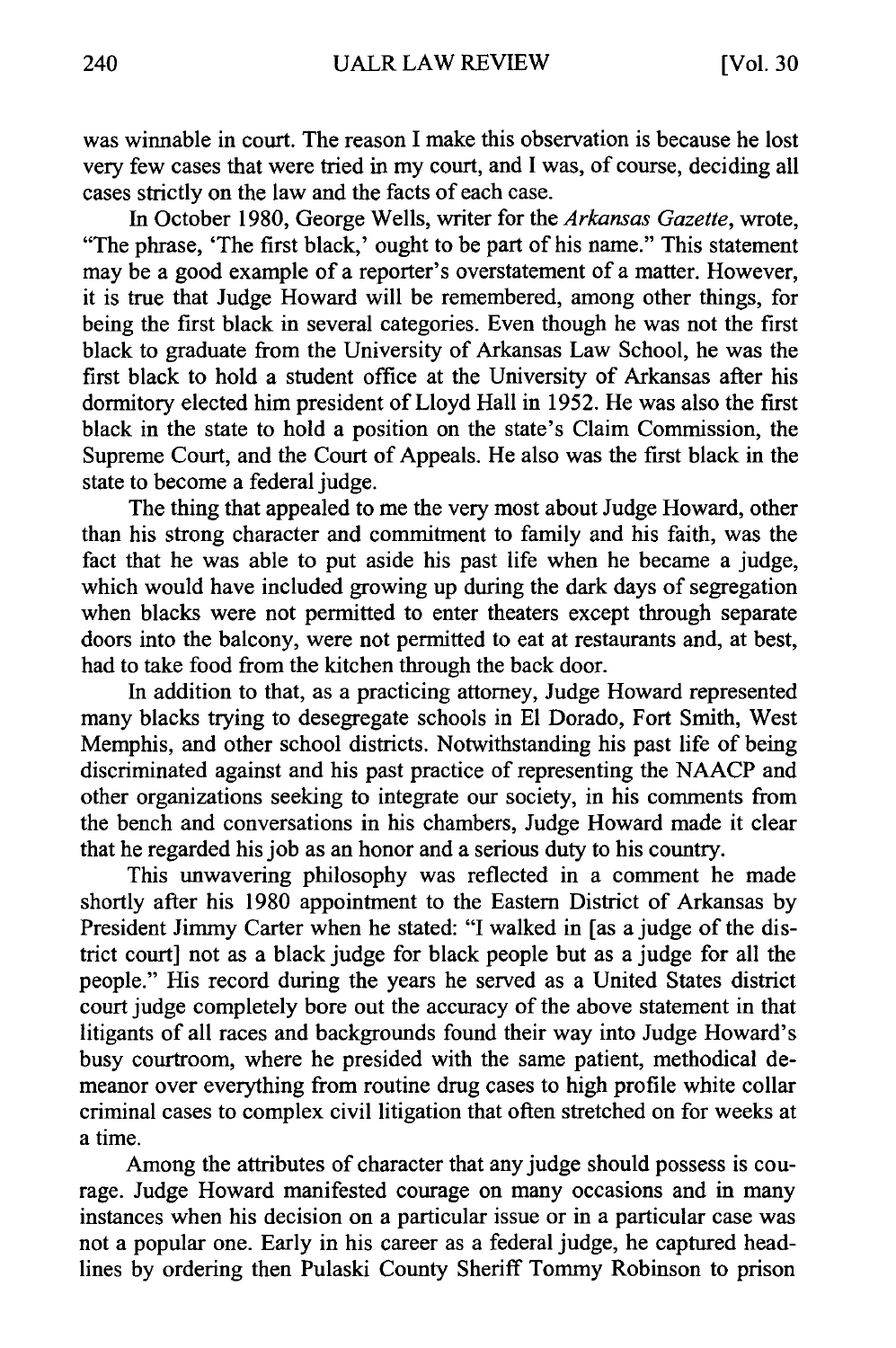after finding him in contempt of court for firing a monitor Howard had ordered to oversee jail operations.

Judge Howard was noted for painstakingly assuring that all criminal defendants who wanted to plead guilty understood the ramifications of doing so, and he satisfied himself in this area by having a particular defendant adequately explain in his or her own words the crime to which he or she was pleading guilty. He would routinely say, "I'm not going to hand you to the government on a silver platter." He would say this in a stem voice, emphasizing that he wanted to ensure himself that the defendants had not been talked into a plea bargain when they could exercise their right to a jury trial.

In a strong, unwavering voice that came to belie his fragile appearance in his later years, Judge Howard regularly reminded defendants of the rights they should not take for granted and the hardships that others went through to get to "this great nation." A statement that Judge Howard once made typifies the type of judge that he was more so than anything I or anybody else can possibly say about this great man. He once said, "I don't like to be beholding or tied to anybody." For that reason Judge Howard once stated that he preferred a system in which judges are appointed and not elected.

It is quite rare in life to find a person so universally admired, who is also actually known as a person, not some distant image into which we can pour our own hopes or upon which we can paint our own picture of greatness. Judge George Howard, Jr., was just what he seemed to be: brilliant and good; strong, yet gentle; full of fierce convictions and profoundly sympathetic to those who differed with him.

An editorial that appeared in the *Arkansas Democrat-Gazette* a few days after Judge Howard's death sums up his life and career better than any words of us mortals. The editorial is captioned, *Dignity in Action: The Legacy of George Howard Jr.* It states in part:

Conservatives, even reactionaries, can claim [Judge Howard], and certainly should, because everything about him was deeply conservative, even traditional. The way he lived, spoke and dressed, the way he conducted himself on and off the bench, the values he not only embraced but passed on, his adherence to discipline and especially self-discipline, and most of all, his understanding that any change, in law, in character, in style, in youth or age, must comport with the foundation of things if it is to endure.

It says something about the man and the father that the Howards never moved out of that big, old family-centered house on West 2nd in Pine Bluff where the sweet sound of a child practicing on her first violin must still echo in its very timbers. That was his town, his street, the place he had a sense of. It was where he would both take his stand and take his comfort. His home. The judge may have been the very image of self